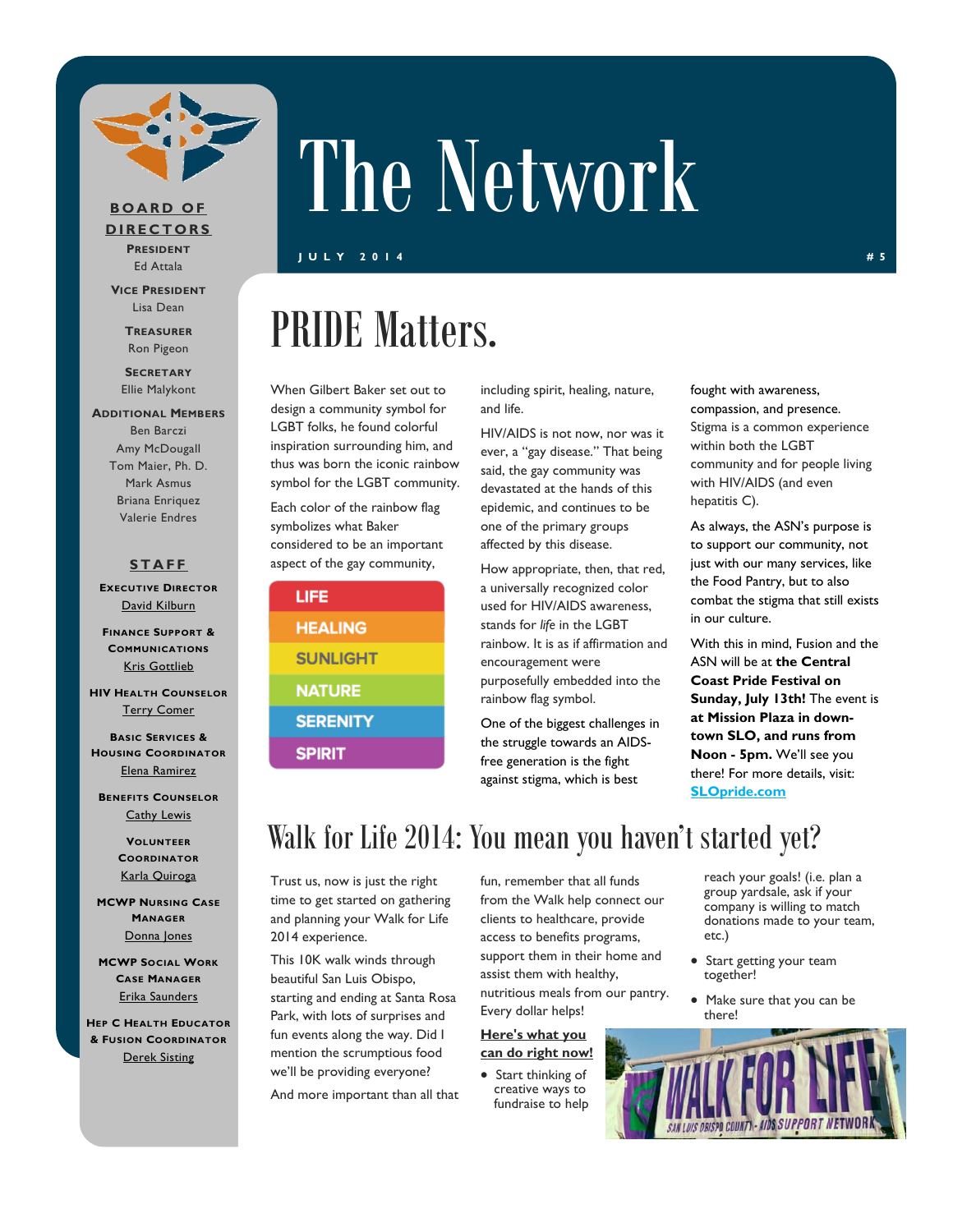*"Like his father recognized, this work is both necessary and fulfilling, and the group's members are grateful for the incredible work that Terry provides."* 

### Gratitude, HIV, and the California Men's Colony

For a long time, Terry Comer thought his dad, Richard, disapproved of his HIV support group at the California Men's Colony. Every time it was brought up, his father would cry and not be able to speak.

Terry, the ASN's HIV Health Counselor, started this support group for inmates with HIV twenty years ago.

Though his dedication to the men in the group outweighed what he thought was his father's disapproval and fear, he was still affected by Richard's opinion.

After his father passed away, Terry's group was brought up in a conversation with his brother. Terry told him how he wished he could have assuaged his father's fear for him at CMC. His brother replied that their father cried because he was *proud* of his son, and he knew that Terry was making a real difference for those men. It touched him to the point of tears.

For twenty years, along with a revolving line-up of licensed social workers who work for the prison, Terry has met with this

group of men every week to bring them updated news about HIV treatment and more.

The purpose of the group is to help the inmates, who are always excited to see someone from the 'outside.'

The groups are mainly for HIV+ people, though some take the class simply to educate themselves, usually because someone close to them is living with the disease.

The class is kept private and confidential, as stigma surrounding HIV/AIDS is alive and well in the prison system, even with a few of the guards.

Every now and then, Terry will write a letter for one of his group members to advocate on their behalf for parole.

Every year, Terry asks the group what do they want to learn, and plans his lessons around that. Often, they simply ask for the latest news, and if a cure has been found. But Terry also teaches them other things, like how to read their lab results, the disease process, medicines and their side effects, and what they need to do



*ASN Health Counselor, Terry Comer, found unexpected fulfillment in his work at CMC.* 

first when they are released.

This is particularly important because, due to budget deficits, case management for new parolees is minimal.

Living with HIV as a parolee is hugely difficult without a case manager, so Terry presses this fact to any of the members who are about to leave.

Like his father recognized, this work is both necessary and fulfilling, and the group's members are grateful for the incredible work that Terry provides.



### Cal Poly's Incredible Donation

A great big HUGE thank you to all departments and staff at Cal Poly that helped coordinate this Year End Residence Halls Food Drive.

Over 2,800 items were donated to our Food Pantry, which translates to over 2,500 meals! Wow!

Special thanks go to our incredible volunteers who spent over 3 days sorting through 8 huge bins full of

donated food to get it onto the Pantry's shelves, asap!

As always, if you are interested in supporting the Food Pantry, there are many ways that you can help.

You can donate items, time, or money. We'll even help you schedule a food drive at your local supermarket!

For more information, visit: http://asn.org/services\_food\_pantry.php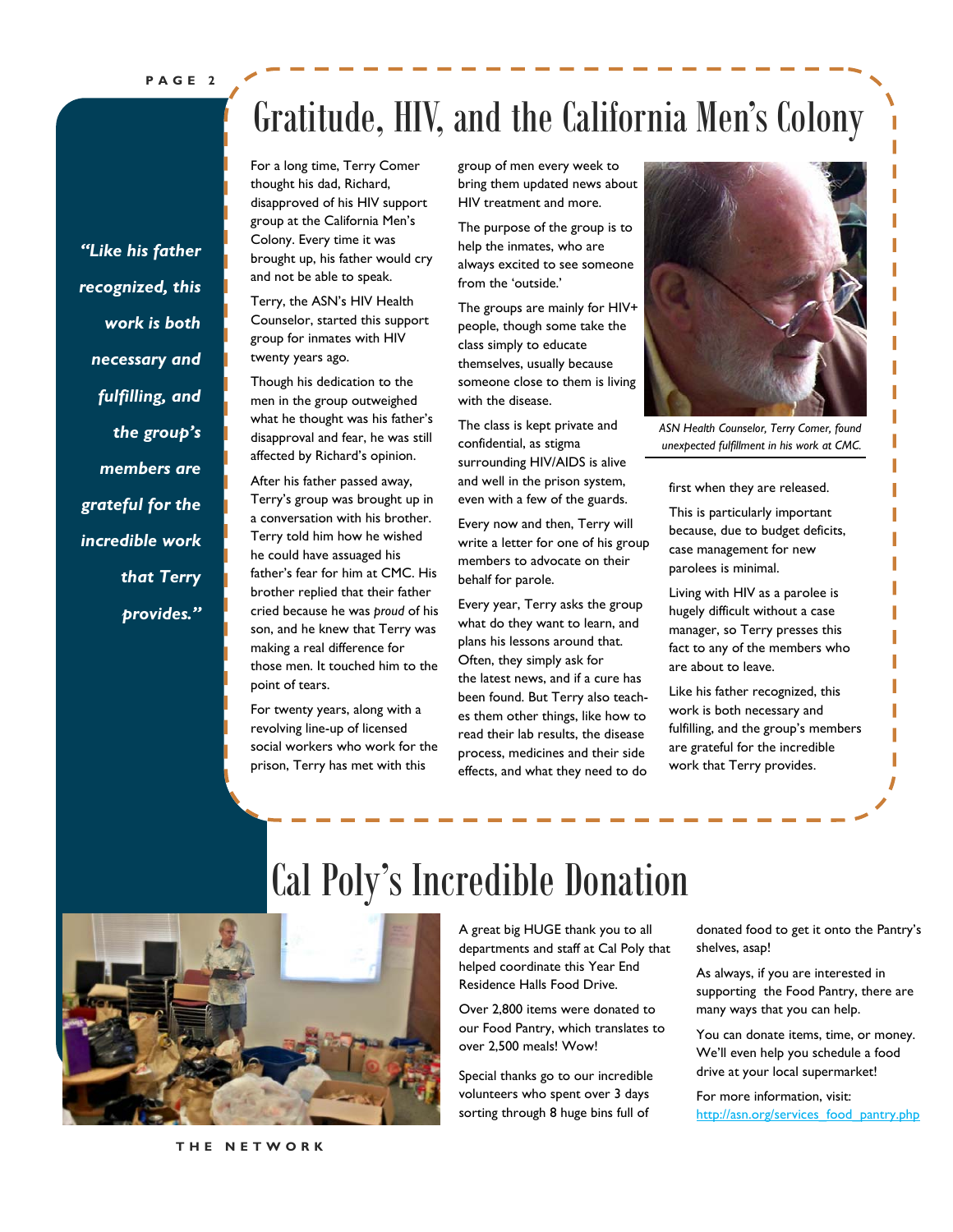### HIV and Youth: Born 1990 and beyond...

On April 8th, 1990, Ryan White from Kokomo, Indiana, died. He was HIV+, and had become well known due to his fight to be allowed to attend his public school, which he won. Parents and teachers in his school system were terrified by his diagnosis, and though his doctors reassured them that Ryan was not a threat, they rallied to stop him from attending. Fear, not malice, motivated their actions, a fear that was still prevalent during the 90s.

Though stigma surrounding HIV/AIDS endures even today, new medical advances in treatment and prevention have changed the landscape of living with this disease. People are living longer and healthier lives, usually with controlled viral loads and even effective options to prevent transmission of the virus between serodiscordant couples, or couples where one partner is HIV+ and the other is HIV-.

Some people say that youth today, ages 13- 24, didn't grow up with the same sense of urgency because they didn't live during the height of the AIDS epidemic. People who are 24 were born the same year that Ryan White passed. Antiretroviral treatments for HIV started just a few years before they were born, and their effective use was still being debated by the medical community.

By the time they were toddlers, the Center for Disease Control and Prevention (CDC) had just begun their first aggressive campaign recommending condom use to prevent transmission.

By the time the youth of today were teenagers, HIV treatments were helping people not only live with this disease, but thrive.

In short, the landscape has changed dramatically, and new approaches are being utilized to reach the youth of today. Even modern prevention tools are much different. For example, both PEP (post-exposure prophylaxis) and PrEP (pre-exposure prophylaxis) have been proven extremely effective in HIV prevention, when used correctly.

More and more, the CDC and other large HIV/ HIV AIDS organizations have agreed that, while condom use is an essential part of the prevention toolkit, it is not quite as effective when proposed as the sole option to reduce risk.

According to the CDC, there are several prevention

challenges when it comes to reaching youth.

- 1) Low perception of risk: According to a Kaiser Family Foundation survey, most youth are not concerned about becoming infected with HIV.
- 2) Low rates of condom use: the majority (40%) of sexually active teens use condoms sporadically, at best.
- 3) Inadequate HIV prevention education: LGBT youth often receive inadequate sex education

because many of these programs specifically exclude information about same-sex couples, and a few states even disallow HIV/AIDS information in these presentations.

These are only a few of the many realities that factor in to why youth, who make up only 17% of the population, account for an estimated 26% of new HIV infections in the United States (CDC).

Even here at the ASN, we've seen a spike **INFECTIONS IS AMONG** in this demographic. We have seen more

newly diagnosed young gay men accessing our services than ever before.

Thankfully, SLO county has Fusion, the ASN's HIV

> prevention program based on the highly

INFECTED, ARE NOT GETTING TREATED, AND CAN successful and CDC UNKNOWINGLY PASS THE VIRUS ON TO OTHERS approved

MPowerment project out of the University of California, San Francisco.

One of Fusion's strongest attributes is peer led programming. In short, youth create prevention messages and events for their peers! Who better to understand the current needs of our youth than people who live in that world!

*Check out Fusion's Facebook page here:*  https://www.facebook.com/Fusionslo

*Your support and the support of local community members and businesses are vital to our continuing ability to provide comprehensive services to our growing number of clients. There are many ways that you can make a generous donation!* 

- **Money**: ALL MONEY DONATED TO THE ASN IS TAX DEDUCTABLE & REMAINS IN THIS COMMUNITY to help SLO County residents in their struggle with HIV/AIDS and/or Hep C.
- **Time**: One of the most important ways our community supports this agency is through the gift of time. Our Volunteer Program creates opportunities to directly assist clients and staff!
- **Food:** ASN's Food Panty is always in need of the basics. If you would like to hold a food drive, or donate food directly, we have a list of suggestions for you!

*You will make a difference! Contact us, or visit ASN.org, for more details!* 

# You Can Make a Difference!



MOST OF THEM DO NOT KNOW THEY ARE

**ABOUT 1 IN 4 NEW** 

YOUTH AGES 13-24